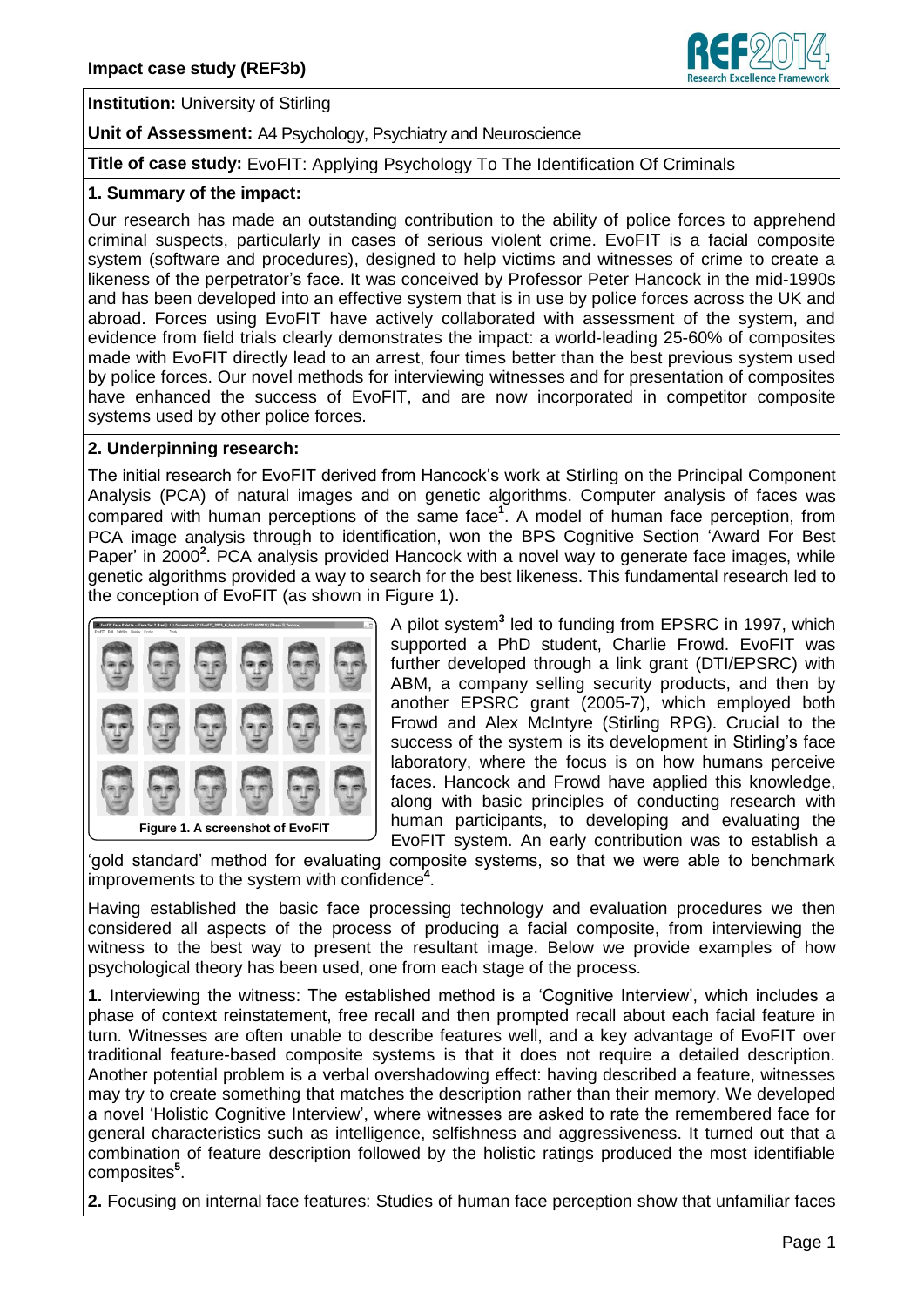

tend to be remembered by external features such as hair, whereas familiar ones are recognised by the internal features. While witnesses are dealing with an unfamiliar face, the composite needs to be recognised by someone familiar with the perpetrator. We therefore hypothesised, and subsequently demonstrated, that blurring the external parts of the face during composite creation would force witnesses to concentrate on the inner features, resulting in more recognisable composites **6** .

**3.** Animated caricature based composites: Studies of human memory suggest that performance is enhanced for distinctive stimuli, leading us to explore the possibility of caricaturing the composites. Caricaturing emphasises those parts of a face that are distinctive and there is evidence that caricatured line drawings of faces are more recognisable. Facial composites are typically poorly recognised and we tested whether caricaturing would improve this. The best format turned out to be a moving image, shifting slowly between caricature and anti-caricature. This technique is applicable to composites made by any system, not just EvoFIT, and indeed works especially well for relatively poorly recognised composites from traditional composite systems**<sup>7</sup>** .

Until 2007, the work was carried out entirely at Stirling; Bruce, by then at Edinburgh, advised on the 'Evolving A Better Composite' grant. Frowd moved to a lecturing position at University of Central Lancashire in 2007; since then work has continued at both universities, with Frowd visiting Stirling regularly to discuss results and plan future work with Hancock and McIntyre, who remains in Stirling as a postdoctoral researcher.

## **3. References to the research:**

- **1. Hancock**, Burton & Bruce (1996) Face Processing: Human Perception And Principal Components Analysis. *Memory & Cognition,* 24, 26-40. [JCR IF 2011 = 1.922; Scopus Citation Count = 108;  $5/66$  for the journal that year]
- **2.** Burton, Bruce & **Hancock** (1999) From Pixels To People: A Model Of Familiar Face Recognition. *Cognitive Science*, 23, 1-31. BPS Cognitive Section Best Paper Award. [JCR IF 2011 =  $1.376$ ; Scopus Citation Count = 143; 1/20 for the journal that year]
- **3. Hancock** (2000) Evolving Faces From Principal Components. *Behavior Research Methods, Instruments and Computers*, 32, 327-333. [JCR IF 2011 = N/A; Scopus Citation Count = 30;  $9/69$  for the journal that year]
- **4.** Frowd, Carson, Ness, Richardson, Morrison, McLanaghan & **Hancock** (2005) A Forensically Valid Comparison Of Facial Composite Systems. *Psychology, Crime & Law*, 11, 33-52. [JCR IF 2011 = .694; Scopus Citation Count =  $44$ ; 2/37 for the journal that year]
- **5.** Frowd, Bruce, Smith & **Hancock** (2008) Improving The Quality Of Facial Composites Using A Holistic Cognitive Interview. *JEP: Applied*, 14, 276-287. [JCR IF 2011 = 1.754; Scopus Citation Count =  $14$ ; 16/34 for the journal that year]
- **6.** Frowd, Pitchford, Bruce, Jackson, Hepton, Greenall, McIntyre, & **Hancock** (2011). The Psychology Of Face Construction: Giving Evolution A Helping Hand. *Applied Cognitive Psychology*, 25, 195-203.

[JCR IF 2011 = 1.667; Scopus Citation Count = 10;  $3/127$  for the journal that year]

**7.** Frowd, Bruce, Ross, McIntyre & **Hancock** (2007) An Application Of Caricature: How To Improve The Recognition Of Facial Composites. *Visual Cognition*, 15, 954-984. [JCR IF 2011 =  $2.049$ : Scopus Citation Count =  $26$ :  $4/60$  for the journal that year]

| Funding body - Pls             | Year      | Amount | Title/Rating                    |
|--------------------------------|-----------|--------|---------------------------------|
| <b>EPSRC - Hancock</b>         | 1997-2000 | £51K   | An evolutionary face generator  |
| <b>EPSRC/DTI Link</b>          | 2000-2003 | £172K  | Crime-Vus                       |
| <b>Bruce &amp; Hancock</b>     |           |        | (Rated: Outstanding)            |
| <b>EPSRC</b>                   | 2005-2007 | £224K  | Evolving a better composite     |
| Hancock, Frowd & Bruce         |           |        | (Rated: Tending to Outstanding) |
| <b>EPSRC Public Engagement</b> | 2006-2007 | £36K   | <b>Sensational EvoFIT</b>       |
| Hancock & Frowd                |           |        | (Rated: Tending to Outstanding) |

**Funding:** All awarded competitively via full peer review.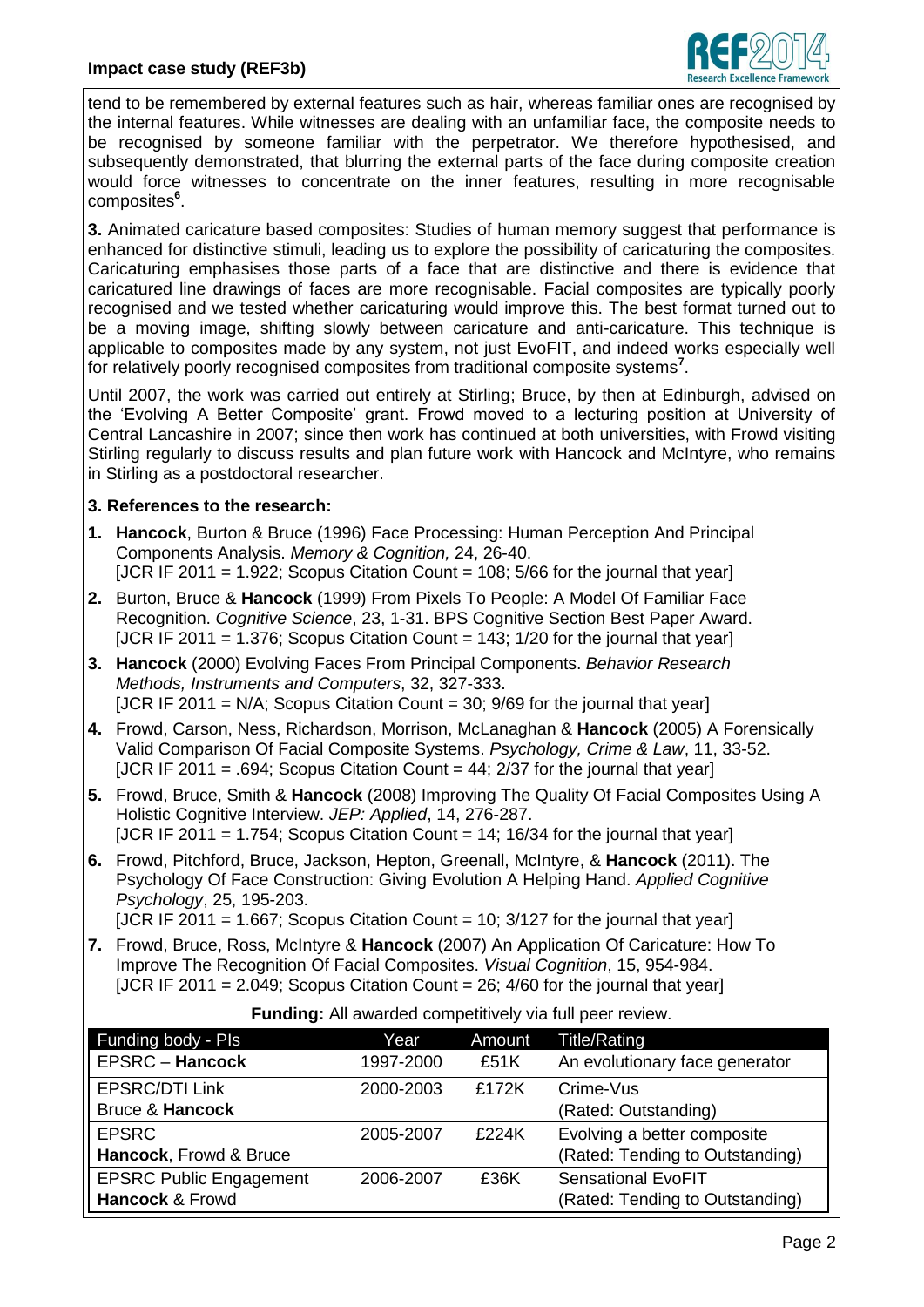

# **4. Details of the impact:**

## **EvoFIT performance:**

Irrespective of performance in laboratory studies, the real test for a facial composite system is whether the composites made are successfully identified, either by the police or members of the public. In the first case of a trial with Lancashire police, EvoFIT was used with an 11 year old girl who had been sexually assaulted in a park; this EvoFIT was identified by two members of the public and the attacker was sentenced to seven years in prison<sup>A</sup>. A photograph of the attacker is

shown in Figure 2, alongside the EvoFIT composite that was used to catch him.

Following this initial success we engaged in a wider series of trials using a number of different police forces both in the UK and abroad. During a six-month trial of the system by Lancashire police in 2007-8, 30 composites were made, leading directly to six arrests, a success rate of 20%. Derbyshire police trialled the system for a year from mid-2008; they produced 57 composites, of which 19.3% led to arrests. Devon and



**Figure 2. A sexual predator caught using EvoFIT**

Cornwall police started using an updated version of EvoFIT in 2010; during their first four months, 40% of the composites made led to arrests. In one case, a man reported himself to the police, since football teammates had identified the composite and threatened to contact police if he did not. A trial in Romania, using a specially constructed face-database, generated 24 composites, of which 37.5% led to arrests. These trials are fully documented and evidence regarding the benefits of EvoFIT is published**<sup>B</sup>** .

A more recent field trial in Humberside police<sup>c</sup> resulted in 21 arrests from 35 composites (60%);



**Figure 3. The South Manchester rapist caught using EvoFIT**

this compares with 14% from the previous three years' use of the E-FIT composite system. An especially high profile case in South Manchester was solved using EvoFIT and our animated caricature technique. The same man attacked and raped two young women; the second of these made an EvoFIT that was shown in local media, including the Manchester Evening News (Figure 3). A number of people identified the man as a worker in a local fast food outlet; he confessed and has now been convicted<sup>p</sup>.

The development of EvoFIT, and the associated interviewing and presentation techniques, continues. This development accounts for the steadily increasing success rate reported in the field trials. The latest research has

demonstrated the utility of combining the various advances **E** , and the science behind EvoFIT has also been described for a more general audience**<sup>F</sup>** .

# **EvoFIT Reach:**

Since 2008, EvoFIT has been used in 14 police forces across the UK, and throughout Romania, with over 3,000 composites made<sup>G</sup>; total income from sales and support is £106K. While EvoFIT is the primary outlet for our research<sup>H</sup>, some of our techniques are applicable to other facial composite systems. Animated caricature has been adopted by both EFIT-V, another third generation system<sup>1</sup>, and PRO-fit, an earlier feature-based system<sup>J</sup>, and the holistic-cognitive interview works particularly well with PRO-fit and is routinely used with that system. Because our methods are embedded in rival software our impact extends to virtually every police force in the UK. In addition, our research places UK police ahead of other forces internationally – no other system in the world has been as thoroughly evaluated and demonstrated to work so well. Consequently, international police forces regularly enquire about using EvoFIT: it is being evaluated in Israel and Boston (USA). Geoff Whittaker of the Centre for Applied Science and Technology can speak to the wider impact of facial imaging in law enforcement<sup>K</sup>.

#### **Award nominations:**

Nominated for World Technology Award, 2004